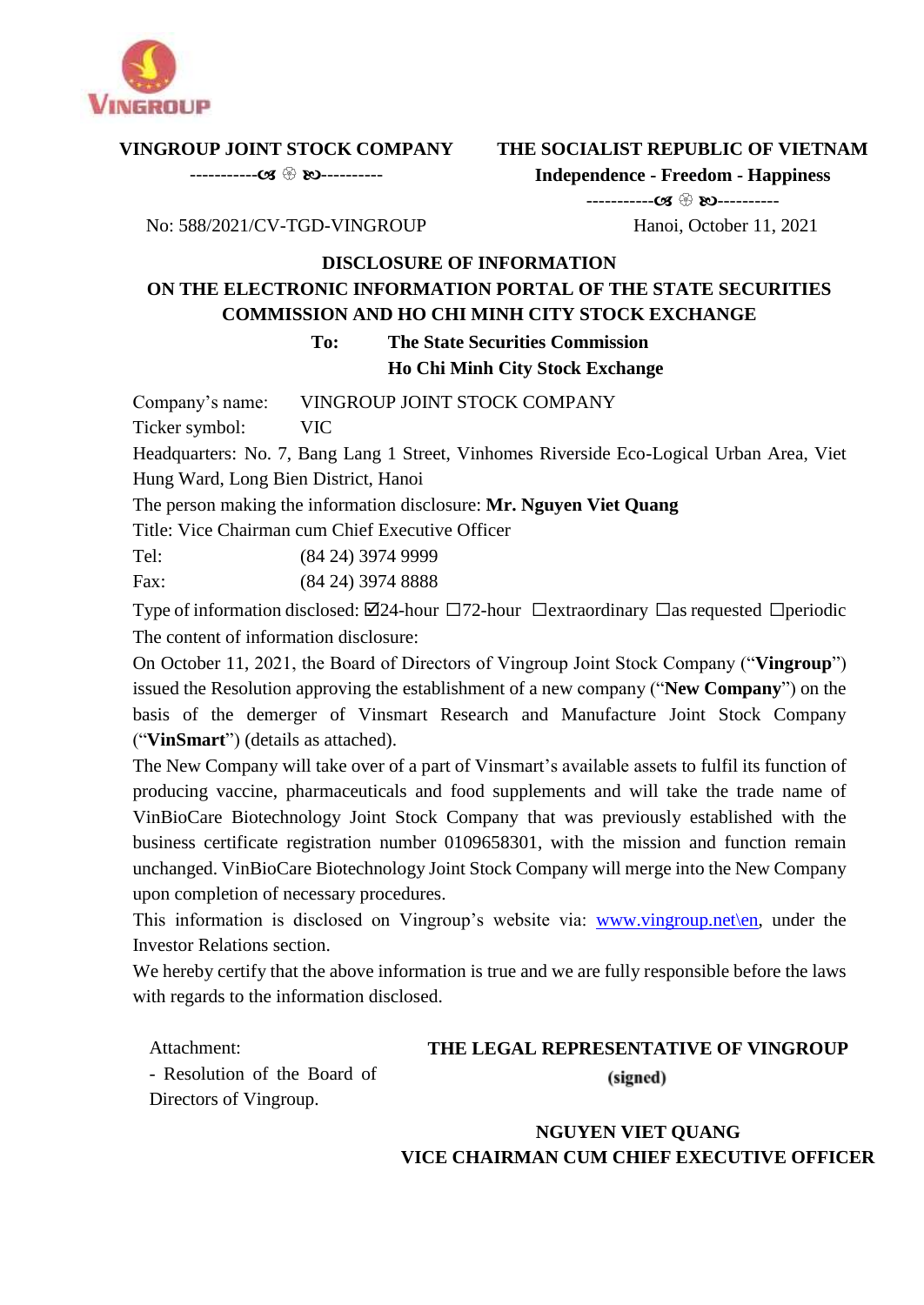#### **VINGROUP JOINT STOCK COMPANY**

----------- ----------

**THE SOCIALIST REPUBLIC OF VIETNAM**

**Independence – Freedom – Happiness**

**--------o0o-------**

# **RESOLUTION OF THE BOARD OF DIRECTORS VINGROUP JOINT STOCK COMPANY**

*(Re: Approving the demerger of a Vingroup's subsidiary and the establishment of a new subsidiary)*

#### **THE BOARD OF DIRECTORS**

- *Pursuant to the Law on Enterprises and its guiding documents;*
- *Pursuant to the Charter of Vingroup Joint Stock Company (hereinafter referred to as "Vingroup");*
- *Based on Vote counting minutes soliciting the Board of Directors ("BOD") members' opinion dated October 11, 2021*

#### **RESOLVES:**

**Article 1:** In order to utilize a part of available assets of Vinsmart Research and Manufacture Joint Stock Company, a subsidiary of Vingroup, with business certificate registration number 0108321672 and headquarters at Lot CN1-06B-1&2 Hi-Tech Industrial Park 1, Hoa Lac Hi-Tech Park, Ha Bang Commune, Thach That District, Hanoi City, Vietnam **("VinSmart")** to serve the project of producing vaccines, pharmaceuticals and food supplements, the BOD approved the demerger of the VinSmart and establishment of a new subsidiary on the basis of corporate demerger (hereinafter referred to as "New Company"). After the demerger transaction completes, VinSmart entity will not cease to exist. The demerger shall be implemented by transferring a part of the assets, rights, obligations and shareholders of VinSmart including a part of the project, workshop and manufacturing facilities to establish the New Company ("**Demerger Transaction**"). After completing the necessary procedures, the New Company will take over the "VinBioCare" trade name of the company that was previously established on June 3, 2021 with the business certificate registration number 0109658301, and business orientation remains unchanged.

#### **Article 2: Implementation**

- 1. Authorize the Chief Executive Officer the legal representative of Vingroup based on the functions, duties and authorities, shall have full authority to decide on related issues and sign documents and records of the Demerger Transaction.
- 2. Authorize the authorized representative(s) of Vingroup at VinSmart, based on specific situations, shall make the ultimate decision and vote on proposed issues under the authority of the General Meeting of Shareholders of VinSmart in relations to the Demerger Transaction and other related matters, and shall take all necessary legal procedures until the Demerger Transaction is completed and the New Company is established with the above approved trade name.

No.: 40/2021/NQ-HĐQT-VINGROUP Hanoi, October 11, 2021